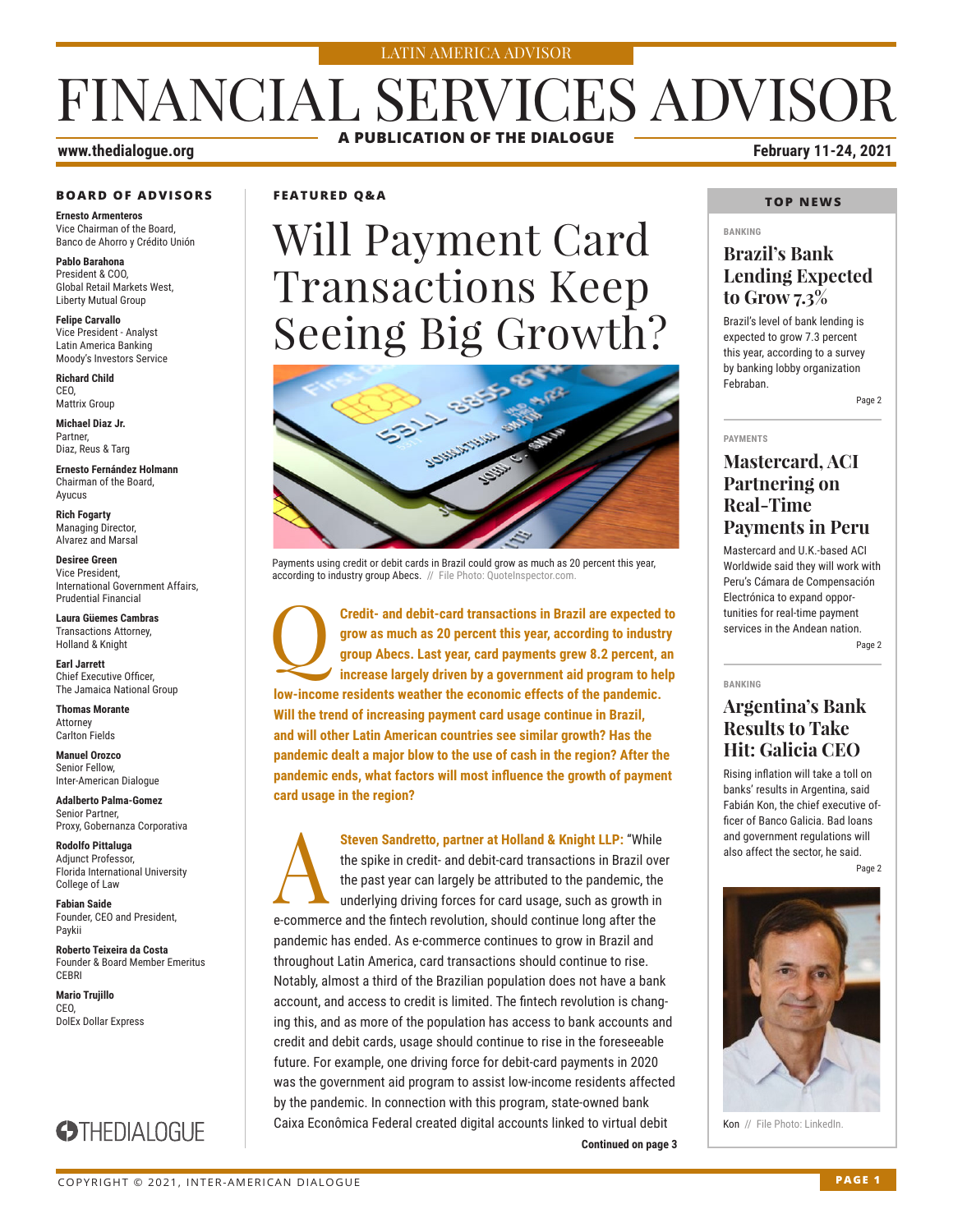#### **BANKING NEWS**

### Argentina's Bank Results to Take a Hit: Banco Galicia CEO

Bank results in Argentina will take a hit this year amid increasing inflation, said Fabián Kon, the CEO of Banco Galicia, the country's largest bank by market capitalization, Bloomberg News reported Feb. 19. "If inflation is high, there is a risk that bank results will fall to very low or negative levels in real terms," Kon said in an interview, in which he also mentioned bad

#### **If inflation is high, there is a risk that bank results will fall to very low or negative levels in real terms." — Fabián Kon**

loans and government regulations as factors affecting the industry's performance last year. Argentina's inflation rate was 36 percent in 2020, and Banco Galicia expects it to rise to around 40 percent this year. Rising inflation is added to other problems in a battered economy, which is in its third year of recession amid increases in debt and dwindling demand for new loans. Extensive banking regulations have also hit profit margins, Bloomberg News reported. Inflation in the South American country rose 4 percent in January, as compared to a month earlier, with rolling annual inflation at 38.5 percent, the state statistics agency Indec said this month. Indec cited rising consumer prices in food and nonalcoholic beverages, especially meat, fruits, butter and oil, Reuters reported. A recent central bank poll showed experts expecting inflation of 50 percent this year, far above the government's targets. The production ministry recently announced it was investigating firms including Danone, Procter & Gamble, Fargo and Unilever, among others, of cutting back production due to the inflation outlook. In a statement, the production ministry alleged that the firms had been "holding back

production volumes" and were not complying with a resolution to increase output to the "highest degree of their installed capacity," MercoPress reported.

### Brazil's Bank Lending Expected to Increase 7.3 Percent This Year

Brazil's level of bank lending is expected to grow 7.3 percent this year, according to a survey by banking lobby organization Febraban, Reuters reported Feb. 10. Despite the rise, loan quality is likely to deteriorate, according to the survey. The expected growth for 2021 is slightly higher than expectations in a December survey, in which banks expected loan portfolios to grow by 7 percent. The 90-day loan default ratio is expected to be approximately 3.7 percent, an improvement as compared to the December estimate of 4 percent, and higher than the 2020 level of 2.9 percent. The growth in Brazilian bank lending this year as compared to last year will be "smaller, but still robust," Candido Botelho Bracher, the then-CEO of Itaú Unibanco, told the Financial Services Advisor in a **[Q&A](http://www.thedialogue.org/wp-content/uploads/2021/01/FSA210127.pdf)** published Jan. 27. The Brazilian central bank's policies in recent years have helped to foster more efficiency in the financial services sector, with the new PIX payment system as an example of that, said Bracher. Last year, lending by Brazilian banks grew 15.4 percent, its sharpest increase since 2012, Febraban said Jan. 21, Reuters reported. Last year's growth in lending was driven by loans to companies that needed cash amid the economic crisis caused by the Covid-19 pandemic, Febraban said.

### UBS Joint Venture Reaches Deal With Banco Patagonia

UBS BB Investment Bank, a joint venture between UBS Group and Banco do Brasil, has reached a new agreement with Argentina-based Banco Patagonia, Bloomberg News reported Feb. 9. The deal involves advising on mergers

#### **NEWS BRIEFS**

### **Mastercard, ACI Partnering on Real-Time Payments in Peru**

Mastercard and ACI Worldwide, a U.K.-based digital payment software firm, on Feb. 22 said they will work with Peru's Cámara de Compensación Electrónica, or CCE, to expand opportunities for using real-time payment services in the Andean country. Martín Santa María, CCE's chief executive, said the volume of immediate transfers that the company processes each month has more than quadrupled over the past year, to more than 2.8 million in January. CCE is a private company owned by banks and supervised by the Central Bank of Peru.

### **A.M. Best Revises Outlook to Positive for Puerto Rico's Multinational Life**

Insurance industry-focused ratings agency A.M. Best on Feb. 19 revised its outlook to positive from stable and affirmed its financial strength rating of BB+ and its long-term issuer credit rating of bbb+ for Puerto Rico-based Multinational Life Insurance Co. The credit ratings reflect the strength of the company's balance sheet, which A.M. Best said it categorizes as strong.

### **Shares of Argentina's Grupo Supervielle Soar on Takeover Rumors**

Argentine banking and financial services firm Grupo Supervielle saw a spike of more than 50 percent in its shares on Feb. 18 as rumors of a potential takeover circulated, Reuters reported. Supervielle hit its highest level since 2018 before easing back to up by about 14 percent. "There is a rumor that it is being sold to a powerful group in Brazil, but nothing is known," an unnamed trader told Reuters. An external press official at Supervielle told Reuters it "did not have this information" and that the share price spike was being analyzed internally.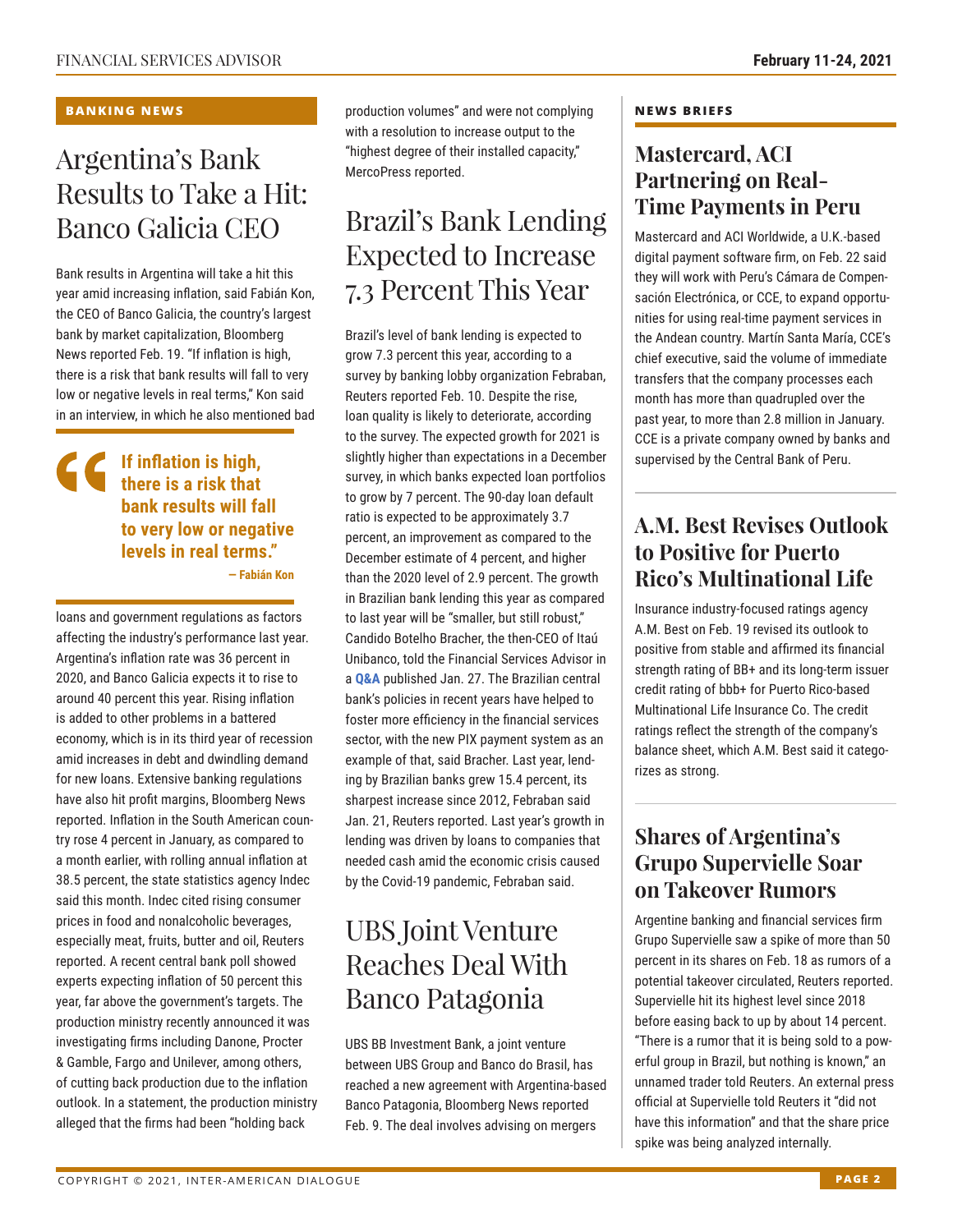and acquisitions, as well as trading and underwriting of debt and equities, the news service reported, citing the companies. The partnership will also provide services to clients of UBS BB in Argentina, and Banco Patagonia's customers will get access to international investors, foreign corporates and global markets through the deal. 'We are among the five biggest in Argentina local markets, and now we aim to become number one or two," Banco Patagonia's



Pecego // File Photo: LinkedIn.

president, João Pecego, told Bloomberg News in an interview. Banco Patagonia is Argentina's seventh-largest bank by assets, and it has 1.2 million clients, as well as operations in all of the country's provinces. The bank is controlled by Banco do Brasil, and it has experience in local credit securitizations, Pecego said. The deal could bring services to more than 42,000 medium-sized and large companies that are already Patagonia clients, he added. "We are deeply committed to our clients in Argentina and believe that, together with Banco Patagonia, we have the opportunity to become a top investment banking franchise in the country," Enrique Vivot, UBS BB's head of Southern Cone Global Banking and chairman for Argentina, said in a statement.

### BNP Paribas to Stop Lending to Some Firms to Aid Amazon

BNP Paribas, France's largest lender, on Feb. 15 vowed to stop financing firms that produce or buy either beef or soybeans cultivated on land in the Amazon that was cleared or converted after 2008, Reuters reported. The French bank also said it would encourage its clients not

#### **FEATURED Q&A / Continued from page 1**

cards, resulting in a significant increase in debit-card usage, which further fueled the e-commerce trend in Brazil. Offsetting the increase in payment-card usage is the developing trend of alternative payment methods such as digital wallets and other instant payment systems such as PIX. However, such payment methods still have a low penetration in Brazil. Increasing access to the banking system and debit and credit cards, and the continued explosion in e-commerce, should continue to fuel card usage in Brazil in the coming years."

### Maria Paula Bertran, associate<br>
professor of law and society<br>
at the University of São Paulo:<br>
"Credit card usage in Brazil<br>
food a dooline during the first helf of 2020. **professor of law and society at the University of São Paulo:**

"Credit card usage in Brazil faced a decline during the first half of 2020. However, it recovered fast, growing almost in a straight line by the end of the year. Other Latin American countries are unlikely to see similar growth, although increasing credit card usage is a trend worldwide. Brazil plays a unique role in the region, considering historical patterns. At least two regulatory decisions in Brazil recently provided additional incentives for using cash: the creation of the 200-real bill, which by itself carries the value of more than one-fifth of Brazil's monthly minimum wage, and legalization of transporting the equivalent of \$10,000 in cash internationally. In Brazil, the PIX technology is increasingly popular, as it is available on several devices, including simpler phones, for money transfers without fees. It

to buy or produce beef or soy farmed in the Brazilian tropical savanna known as the Cerrado, which covers 80 percent of the country's territory. About half of the Cerrado has already been cleared, and it is considered one of the world's most threatened ecosystems, according to a joint statement by four environmental NGOs in response to BNP Paribas' announcement. "Financial institutions exposed to the agricultural sector in Brazil must contribute to this fight against deforestation," BNP Paribas

may represent a challenge to the credit card market in the near future. In the recent past, aggressive credit offers, selection of clients who were unable to pay their debts and the targeting of vulnerable beneficiaries of cash

### **Credit card usage in Brazil faced a decline during the first half of 2020. However, it recovered fast..."**

**— Maria Paula Bertran** 

transfer programs created a debt overhang in the lowest income population. Self-regulatory initiatives may allow the companies to recover their functional role, as they limit their tools to the best practices and, in doing so, help Latin American households to recover after the pandemic."

Wally Swain, principal consultant for Latin America at Omdi<br>
"Payment cards will continue to grow for a number of reasons. **tant for Latin America at Omdia:** "Payment cards will continue to grow for a number of reasons.

First, card usage has grown as people have shunned cash for health reasons. In Colombia, some banks reissued existing cards to increase the penetration of contactless technology. This habit will not go away even as vaccination programs reduce the immediate risk of Covid-19. Second, as mentioned, government subsidy programs increasingly rely on card-based distribution, if only to en-**Continued on page 6** 

said in a statement. Last month, the French bank and other European lenders including Switzerland's Credit Suisse and the Netherlands' ING announced they would stop financing the trade in crude oil from Ecuador to U.S. refineries, in response to advocacy campaigns to protect the Amazon rain forest. "Measures such as these are good headline-makers but marginally helpful at best," Jose Valera, partner at Mayer Brown, told the weekly Energy Advisor in a **[Q&A](http://www.thedialogue.org/wp-content/uploads/2021/02/LEA210212.pdf)** published on Feb. 12.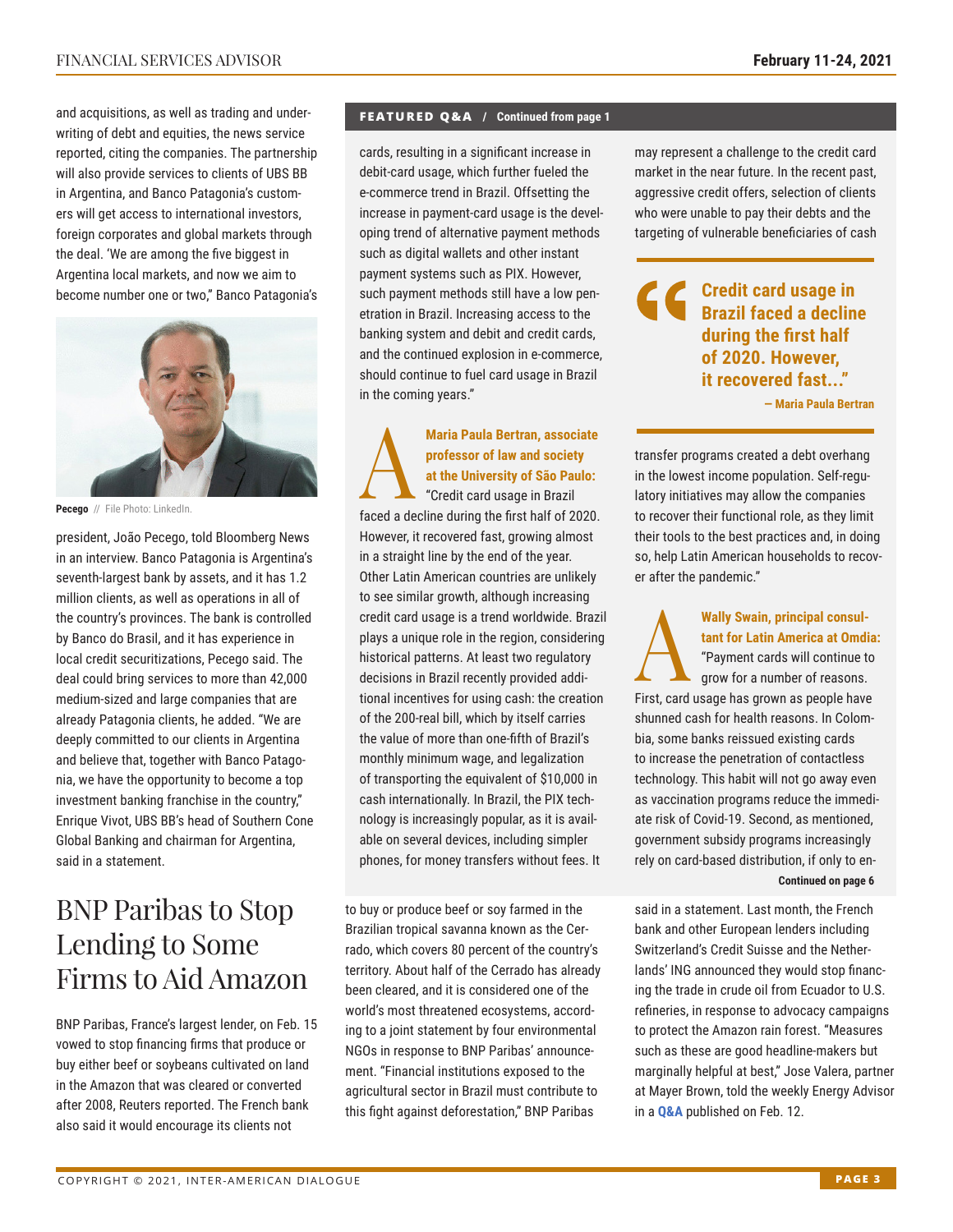#### **POLITICAL NEWS**

### Wife of Mexico's 'El Chapo' Arrested in United States

Emma Coronel Aispuro, the wife of imprisoned Mexican drug lord Joaquín "El Chapo" Guzmán, was arrested Feb. 22 in the United States on international drug trafficking charges, the U.S. Department of Justice announced. Coronel Aispuro, who has dual U.S. and Mexican citizenship, was arrested at Dulles International Airport in Virginia and is scheduled to appear Feb. 23 in federal court in Washington, the Justice Department said. Coronel Aispuro stands charged with a single count of conspiracy to distribute cocaine, methamphetamine, heroin and marijuana in the United States. The U.S. Department of Justice also accuses her of conspiring with others to help her husband in his July 2015 escape from Mexico's Altiplano prison. "After Guzmán was re-arrested in Mexico in January 2016, Coronel Aispuro is alleged to have engaged in planning yet another prison escape with others prior to Guzman's extradition to the U.S. in January 2017," the Justice Department said. Guzmán had escaped twice from prison in Mexico before he was recaptured, extradited to the United States and convicted in New York on multiple charges in 2019. He is imprisoned at the ADX Florence "supermax" prison in Colorado. His 2015 escape was extensively planned. He fled through an entry under the shower of his cell, entering a mile-long lighted tunnel via a motorcycle that had been placed on rails. His wife played a key role in the escape, according to prosecutors, the Associated Press reported.

### Lasso Advances to Runoff in Ecuador's Presidential Race

Conservative former banker Guillermo Lasso advanced to the second round of Ecuador's presidential race, narrowly edging out Indige-

### **ADVISOR Q&A**

### What Will Legality Mean for Refugees From Venezuela?

**legal status to nearly a million**<br> **legal status to nearly a million Duque announced this month that his government would grant Venezuelan migrants living in his country. The temporary protected status will allow Venezuelans to live and work in Colombia for 10 years, as well as give them access to government services. How significant is the offering of legal status for Venezuelans in Colombia? Has the initiative drawn criticism in Colombia, and is an increase in Venezuelan migration expected as a result of the announcement? To what extent are other countries in the hemisphere, including the United States, likely to implement similar measures for Venezuelan migrants and refugees?**

Mauricio Claver-Carone,<br>
president of the Inter-Am<br>
Development Bank: "We a<br>
Colombia's generous move **president of the Inter-American Development Bank:** "We applaud Colombia's generous move to offer temporary protective status to 1.7 million Venezuelan migrants. This is a very important step in the region's approach to receiving migrants. So far, the region has opened its doors to many of the more than 5.4 million people who have fled Venezuela over the past four years. Colombia's decision showcases how many of the countries in the region are facing this growing crisis.

nous activist Yaku Pérez for the second-place spot following the Feb. 7 first round of the country's presidential election, the National Electoral Council announced Feb. 21, the Associated Press reported. Andrés Arauz, the protégé of former President Rafael Correa, was the top vote-getter in the election, but the result for second place was too close to call for two weeks, making it unclear who would face Arauz in the April 11 runoff. But the electoral council

For example, Peru also began a process to formalize migrants. Colombia's move is not just the right thing to do from a humanitarian perspective. It also makes economic sense. We know that once migrants are integrated into host communities and brought into the formal economy, they become taxpaying members of society, benefiting everyone. Estimates from the International Monetary Fund and others indicate that Venezuelan migrants could help boost GDP by between 0.22 percent and 0.28 percent in Colombia but also in Chile and Ecuador. The IDB supports some of these processes and will continue to do so as part of our migration agenda. In fact, we have operations in Colombia, Ecuador, Belize and Costa Rica, and we are pursuing projects in Chile, Panama and Uruguay. In addition, we are discussing options with Peru, Guyana and others. We stand ready to support other countries if they choose to follow in Colombia's footsteps. To date, we have invested more than \$80 million of our own resources and donor funds to help governments with migration."

**EDITOR'S NOTE: More commentary on this topic appears in the Feb. 2[3 issue o](http://www.thedialogue.org/wp-content/uploads/2021/02/LAA210223.pdf)f the Latin America Advisor.**

announced its final tally, saying that Arauz had won 32.72 percent of the vote, while Lasso won 19.74 percent and Pérez came in third with 19.38 percent. Just 32,600 votes separated Lasso and Pérez, the council said. "Democracy has triumphed," Lasso said in a tweet. However, Pérez blasted the results as fraudulent, saying the council "may declare fraudulent electoral results, but the true results are in the hearts of Ecuadoreans who supported a new political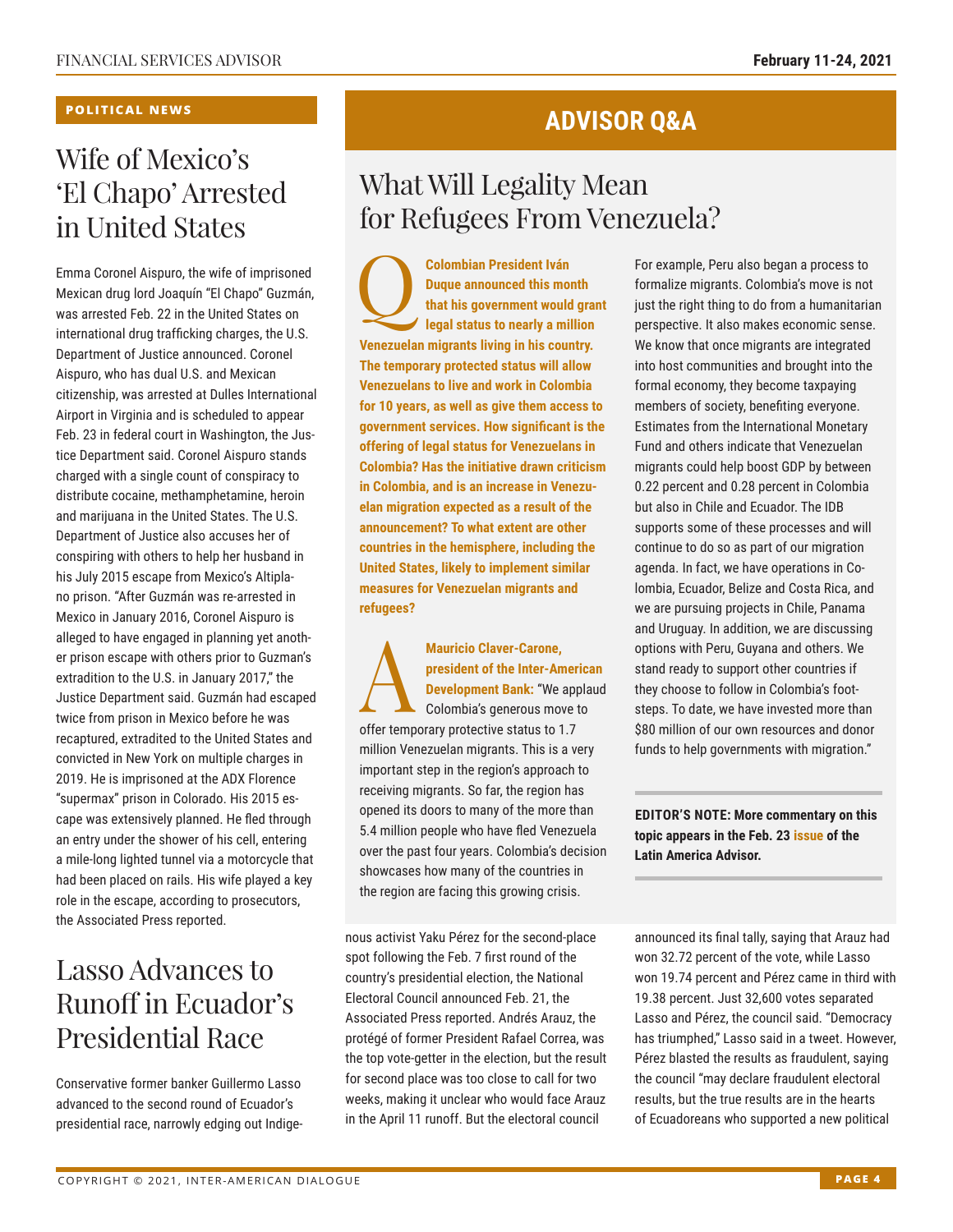#### **NEWS BRIEFS**

### **France Reportedly Has No Plans to Ratify Mercosur Trade Deal**

France has no plans at the moment to ratify a free trade deal struck in 2019 between the European Union and the Mercosur trade alliance, Reuters reported on Feb. 22, citing an unnamed official at the French presidential palace. "The conditions for us to give it a re-rethink are numerous and drastic and for the moment have no chance of being met by the countries in question," the official said. France has expressed concern over agricultural imports from South America as well as climate change. Mercosur's members are Argentina, Brazil, Paraguay and Uruguay.

### **U.S., Canada, Mexico Land Borders to Remain Closed Through March 21**

The United States, Canada and Mexico have agreed to keep their land borders closed for nonessential travel through March 21, the U.S. Department of Homeland Security said Feb. 19 in a tweet. That date marks one full year since the three countries closed their land borders, not including trade and essential travel, to curb the spread of Covid-19.

### **Biden Administration Allows in Asylum Seekers in Trump Policy Reversal**

The administration of U.S. President Joe Biden on Feb. 19 released into the United States a group of 25 asylum seekers who had been waiting in Mexico for their cases in the United States, unwinding one of his predecessor's signature immigration policies, the Associated Press reported. Some 25,000 asylum seekers were subject to the Trump administration's "remain in Mexico" policy, which forced migrants to await their U.S. court hearings in Mexico, the wire service reported.

project that reflects the dreams of a dignified and honest Ecuador." Pérez had requested a recount in 17 of the country's 24 provinces, alleging manipulation of data in the vote count, Reuters reported. However, the electoral council denied the request before it announced the final results, saying Pérez had not presented sufficient proof of the allegation. Some experts say Pérez would have a better chance at defeating Arauz in the second than Lasso would. Pérez would be more likely to capture support from Lasso voters than Lasso would be from Pérez voters "because of their rejection of 'correísmo' than the other way around because of Lasso's perceived co-responsibility for Ecuador's weak economy, which actually goes back to Correa's structural economic policy mistakes," Ramiro Crespo, president of Analytica Securities in Quito, told the daily Latin America Advisor in a Feb. 9 **[Q&A](http://www.thedialogue.org/wp-content/uploads/2021/02/LAA210209.pdf)**.

### U.N. Rapporteur Calls on Countries to Lift Venezuela Sanctions

Sanctions that the United States, the European Union and other countries have imposed on Venezuela have been "devastating" to the South American country, United Nations Rapporteur Alena Douhan said Feb. 12. "The devastating effect of sanctions imposed is multiplied by extra-territoriality and over-compliance adversely affecting public and private sectors, Venezuela citizens, non-governmental organizations, third country nationals and companies," Douhan said in a statement, in which she called for sanctions to be dropped. The sanctions "have sparked economic, humanitarian and development crises, devastating the entire population, especially those living in extreme poverty, women, medical workers, individuals with life-threatening diseases and indigenous peoples," the United Nations said following a two-week visit to Venezuela by Douhan. She added that "humanitarian exemptions are lengthy, costly, ineffective and inefficient." During her visit to Venezuela, Douhan said she sought to meet with "the widest range of people" in order to hear their insights and learn

about their experiences. She met with government officials, opposition leaders, members of nongovernmental organizations, victims of human rights violations, "as well as ordinary people," Douhan said. Douhan is planning to issue a full report on her mission in September. [Editor's note: See the Advisor's recent **interview** with former Venezuelan ambassador [Vanessa Neuma](https://www.youtube.com/watch?v=S6X90EUtV8M&feature=youtu.be)nn.]

#### **ECONOMIC NEWS**

### IDB, Executives Launch Partnership for Region's Recovery

The Inter-American Development Bank and a coalition of 40 global corporate executives on Feb. 16 launched a partnership aimed at driving Latin America and the Caribbean's economic recovery, the IDB said in a statement. The plan will focus on empowering women, accelerating digitalization and strengthening regional value chains. Business leaders, including from Amazon, AT&T, Citibank, Copa, Google, Itaú Latam, MetLife, Telefónica, Visa, Walmart and several others, signed a "partnership declaration" and pledged to work with the development bank to mobilize resources in these three areas, the IDB said. "Today's gathering with leaders from 40 of the world's most innovative global and regional companies, and the signing of this historic Partnership Declaration, enshrined our shared vision and an action plan for future investment, growth and prosperity in our countries," said IDB President Mauricio Claver-Carone. Earlier, Claver-Carone said the development bank would have to cut lending by at least 25 percent this year, as compared to the previous year, unless members approve a proposed \$80 billion capital increase, Bloomberg News reported. The IDB loaned a record \$21.6 billion last year as countries struggled to manage the Covid-19 pandemic and its economic fallout. Claver-Carone said lending would need to return to between \$12 billion to \$16 billion starting this year, unless additional resources are approved.